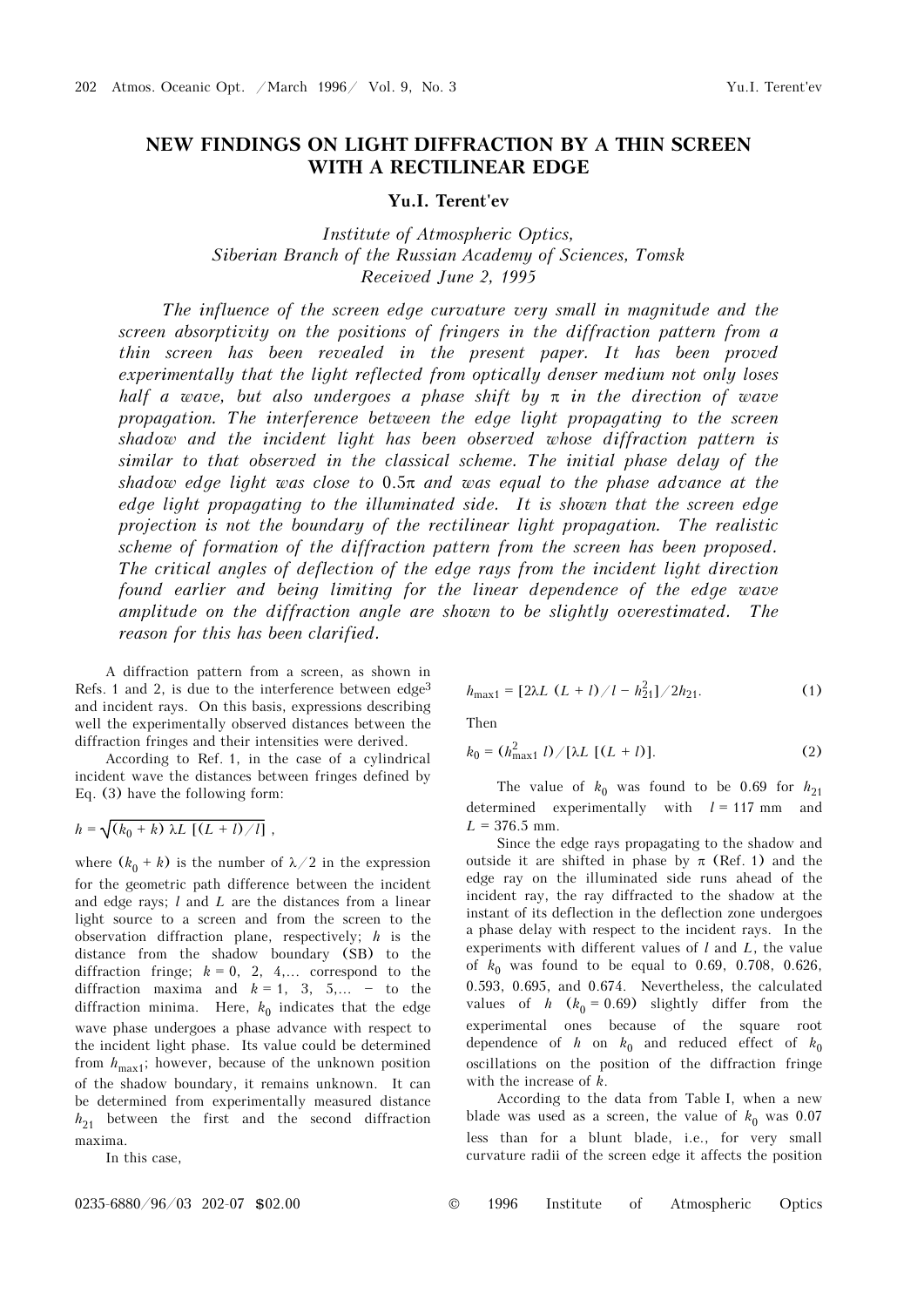and the intensity of the diffraction fringes. That was not noticed by Fresnel.4

*TABLE I.*

| $\lambda = 0.53$ µm   |                |           |       |  |  |  |
|-----------------------|----------------|-----------|-------|--|--|--|
| $l$ , mm              | $L, \text{mm}$ | $k_0$     |       |  |  |  |
|                       |                | New blade |       |  |  |  |
| 6                     | 99.5           | 0.807     | 0.6   |  |  |  |
| 8.63                  | 198.5          | 1.314     | 0.634 |  |  |  |
| 9                     | 99.5           | 0.663     | 0.62  |  |  |  |
| 12                    | 99.5           | 0.58      | 0.63  |  |  |  |
| 35.5                  | 99.5           | 0.368     | 0.65  |  |  |  |
| 100                   | 99.5           | 0.266     | 0.655 |  |  |  |
| Blade with blunt edge |                |           |       |  |  |  |
| 12                    | 110.5          | 0.623     | 0.702 |  |  |  |

A decrease of the phase shift of the edge wave was also observed for the blade covered in soot. For example, in the case of natural light with  $\lambda = 0.53 \mu m$  $(l = 12$  and  $L = 110.5$  mm) soot leads to the decrease of  $k_0$  by a factor of  $0.702/0.651 = 1.08$ . When a He-Ne laser  $(l = 11.4$  and  $L = 99.5$  mm) was used as a source of light, the value of  $k_0$  was decreased by a factor of  $0.773/0.016 = 1.255$ .

The essence of the problem considered above is clearly understood from considerations of the edge light given in Ref. 3 according to which it consists of the Sommerfeld edge component being essentially the light reflected from the screen edge and deflected in the zone of deflection of the incident rays. Since the light loses half a wave due to reflection from a denser medium,<sup>5</sup> Sommerfeld's conclusion that the edge wave coming from the screen edge undergoes a phase shift by  $\pi$  with respect to the incident light wave is true.

When the screen is covered in soot, the reflected component becomes much weaker. Nevertheless,  $k_0$  does not vanish. Thus, the fundamental component at the instant of its appearance also undergoes a phase shift.

Since the rays of the Sommerfeld component come from the screen edge and the rays of the fundamental component deflect in the deflection zone away from the edge, they should have the geometric path difference Δ*k*.

From the above reasoning the phase shift of the resultant edge wave described by  $k_0$  is defined by the phase shifts of the fundamental and Sommerfeld components, their amplitudes, and the value of  $\Delta_k$ . In the case of replacement of the blunt blade with a new one or for blade covered in soot, the reflected component becomes weaker because of reduced reflecting area on the screen edge and the absorption.

The decrease of the resultant edge wave phase shift observed in this case shows that the Sommerfeld component in the diffraction plane undergoes slightly greater phase shift in the direction of wave propagation than the fundamental component, in spite of  $\Delta_k$ . This allow us to conclude that the light not only loses half a wave due to reflection, but also undergoes a phase shift by  $\pi$  in the direction of wave propagation.

According to the above reasoning, the phase shift of the resultant edge wave approaches the phase shift of the fundamental component when the reflected component becomes weaker.

When the natural light source  $(\lambda = 0.53 \text{ }\mu\text{m})$  was replaced by a laser, the value of  $k_0$  increased from 0.702 to 0.773, which can be explained by the increased contribution from the reflected component to the total edge flux.



*FIG. 1. Scheme of formation of the diffraction pattern from the screen by shadow and incident light.*

Figure 1 shows the scheme of the interference of the edge rays *2*, propagating to the shadow of the screen *Sc*, with the incident light. Such interaction becomes possible because the screen is placed above the image *S*' of the linear light source *S*. The edge and incident rays coming from the wave front *OA* are superposed in the observation plane with different geometric phase differences Δ. Their diffraction pattern is analogous to that observed in the classical scheme (see Fig. 4 of Ref. 1). Here, the position of  $max<sub>1</sub>$  is also shifted from the shadow boundary. Contrary to the classical scheme, in this case the incident rays *3* travel greater distance by the time of superposition with the edge rays. Nevertheless, in  $max<sub>1</sub>$ , shifted to the left of the shadow boundary, there is no path difference between them and the edge rays. Hence, the edge light propagating to the shadow undergoes a phase shift opposite to the direction of propagation. As a result, the edge wave in the shadow is decreased in phase with respect to the incident wave and is not in phase with it.<sup>6,7</sup> An additional path difference  $\Delta_0$ corresponds to this phase delay. Since rays *1* and *3* are superposed at the point *B* on the axis *S*' without path difference, then

 $\Delta = [OB + BP - (OP + \Delta_0)] =$  $= [(\Delta_2 - \Delta_1) - \Delta_0] = (\Delta_g - \Delta_0).$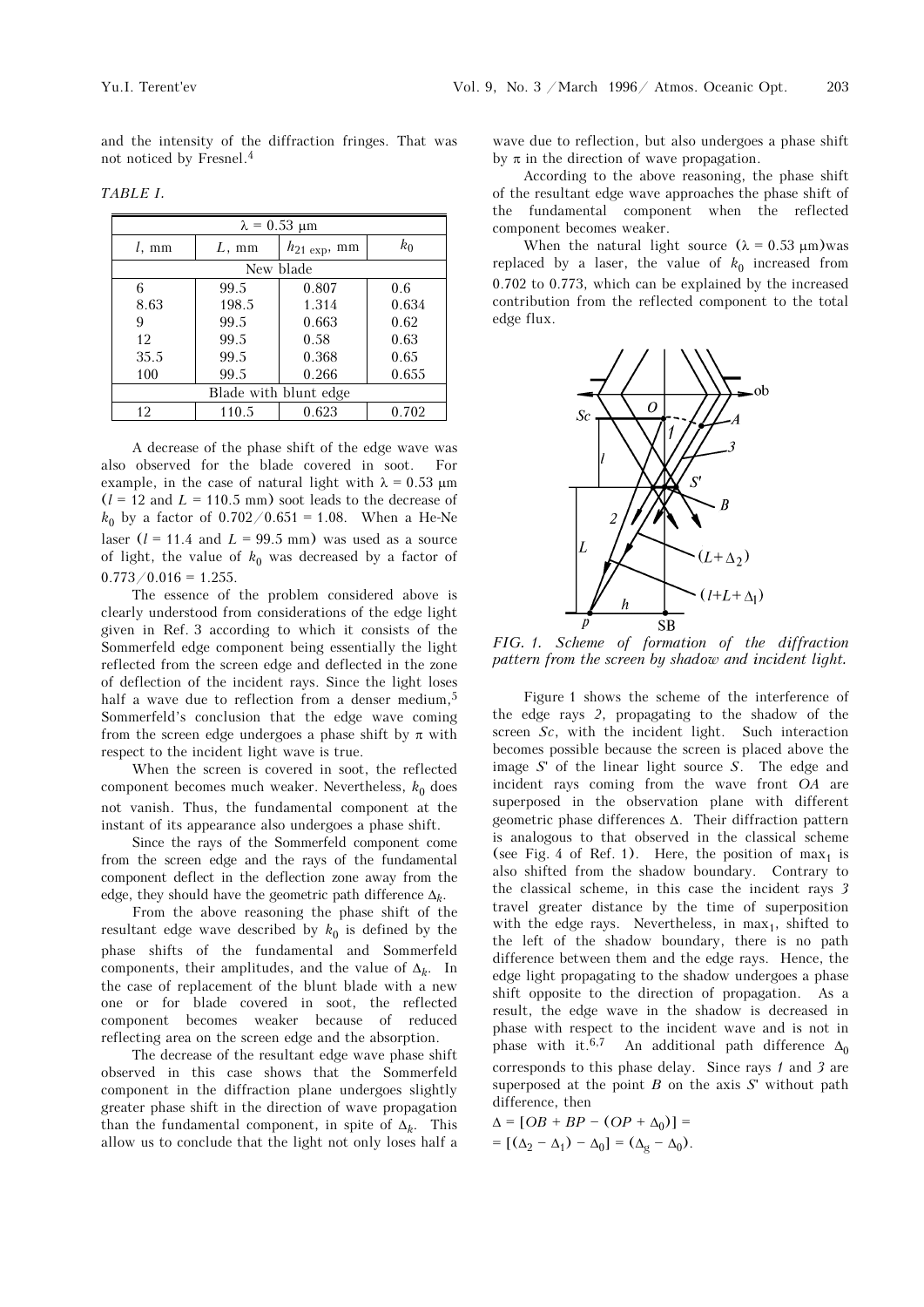Since 
$$
\Delta_1 = h^2 / 2(L + l)
$$
 and  $\Delta_2 = h^2 / 2L$ , then  
\n
$$
h = \sqrt{(k_0 + k) \lambda L [ (L + l) / l ]}
$$
, (3)

where  $k_0$  describes the phase delay of the edge wave by  $k_0$ π with respect to the incident light phase. This expression is identical to Eq. (3) of Ref. 1; therefore,  $h_{\text{max}_1}$  and  $k_0$  are defined by formulae (1) and (2). The values of  $k_0$  obtained in different experiments based on this scheme are presented in Table II. They are approximately equal to the values reported before. This indicates that the phase delay of the edge rays propagating behind the screen is equal to the phase advance of the edge rays propagating from the screen. If the phase shift between these rays is equal to  $\pi$ , the delay and advance of the phase will be equal to  $\pi/2$ (see Ref. 1). In this case,  $k_0$  must be equal to 0.5. But then the values of  $k_0$  calculated from Eqs. (1) and (2) are overestimated by  $0.1 - 0.2$ . The difference between maximum and minimum values of  $k_0$  is not only due to inaccuracy in determination of its maximum value since due to the effect of soot and the decrease of the screen edge curvature,  $k_0$  tends to lower values. The true phase shift between the shadow component of the edge light and the opposite component is likely to be slightly greater than  $\pi$  and the values of  $k_0$  obtained from Eqs. (1) and (2) are slightly overestimated.

*TABLE II.*

| $\lambda = 0.53$ um   |      |                                               |            |  |  |  |
|-----------------------|------|-----------------------------------------------|------------|--|--|--|
| Screen type           |      | $l, \, \text{mm} \vert L, \, \text{mm} \vert$ | $k_0$      |  |  |  |
| Blunt blade           | -12  |                                               | 87.5 0.738 |  |  |  |
| Blade covered in soot | 12.  |                                               | 98.5 0.705 |  |  |  |
| New blade             | 83.2 | 134                                           | 0.7        |  |  |  |

In the considered diffraction scheme soot and a new blade also lead to the decrease of  $k_0$  (Table II) but to a slightly lower degree than in the scheme shown in Fig. 4 of Ref. 1. Therefore, in the edge wave propagating behind the screen the Sommerfeld component is slightly delayed with respect to the fundamental one whereas in the edge wave propagating from the screen it, on the contrary, runs ahead of the fundamental component.

As is known, the boundary of light propagation according to laws of geometric optics is considered as a geometric shadow boundary. By the classical shadow boundary (CSB) is meant the projection of the diffraction screen edge onto the plane of diffraction pattern (Fig. 2). Once the light ray deflection zone was found to be formed above the surface of bodies<sup>5,8,9,10</sup> with its total depth  $h_{zt}$  being greater than λ, it becomes clear that the boundary of the rectilinear light propagation differs from the CSB and the projection of light rays passing along the external boundary of the deflection zone should be taken as a true shadow boundary (TSB). A difference between CSB and TSB should be most significant in the case of diffraction of a divergent beam by the screen particularly at small values of *l* and large values of *L*. (In the case of diffraction of plane and cylindrical waves, this difference is equal to  $h_{\tau t}$  and  $-h_{zt}$  [( $l + L$ )/ $l$ ], respectively.)



*FIG. 2. True scheme of diffraction of a cylindrical wave by the thin screen.* 

Since the edge rays in the deflection zone of the screen are deflected at a certain distance *r* from the screen edge rather than at the edge, the formula describing the position of the diffraction fringes with respect to CSB should differ from the above formula. To derive it, lets us use the scheme shown in Fig. 2, where IRP is the projection incident ray *1* prior to its deflection in the zone of the screen *Sc*, *1*′ is the edge ray engendered by deflection of ray *1* in the zone of the screen, *h* and *H* are the distances from the point of superposition of edge *1*′ and incident *3* rays to IRP and CSB, respectively. According to this scheme, the path difference between the rays interfering at the point *P* is

$$
\Delta = [(\Delta_1 + \Delta_{1'} - \Delta_3) - \Delta_0] = (\Delta_e - \Delta_0).
$$
  
Since  $\Delta_1 = \frac{r^2}{2l}$ ,  $\Delta_{1'} = \frac{(H - r)^2}{2L}$ , and  $\Delta_3 = \frac{H^2}{2(L + l)}$ , then  

$$
H = \frac{r(L + l)}{l} + h,
$$
 (4)

where the second term is specified by the formula given above. Therefore, it specifies the distance from the fringes to IRP, whose position depends on *r*, rather than to CSB. The unknown values of  $r$ , different for fringes of different order, and  $k_0$  do not allow us to find the distances between the fringes of the diffraction pattern from Eq. (4). However, when the distance to the fringes is counted off from the fixed  $IRP<sub>1</sub>$ (projection of the incident rays coming after their deflection to max<sub>1</sub>), the formula for *h* and Eqs. (1) and (2) describe adequately the distances between the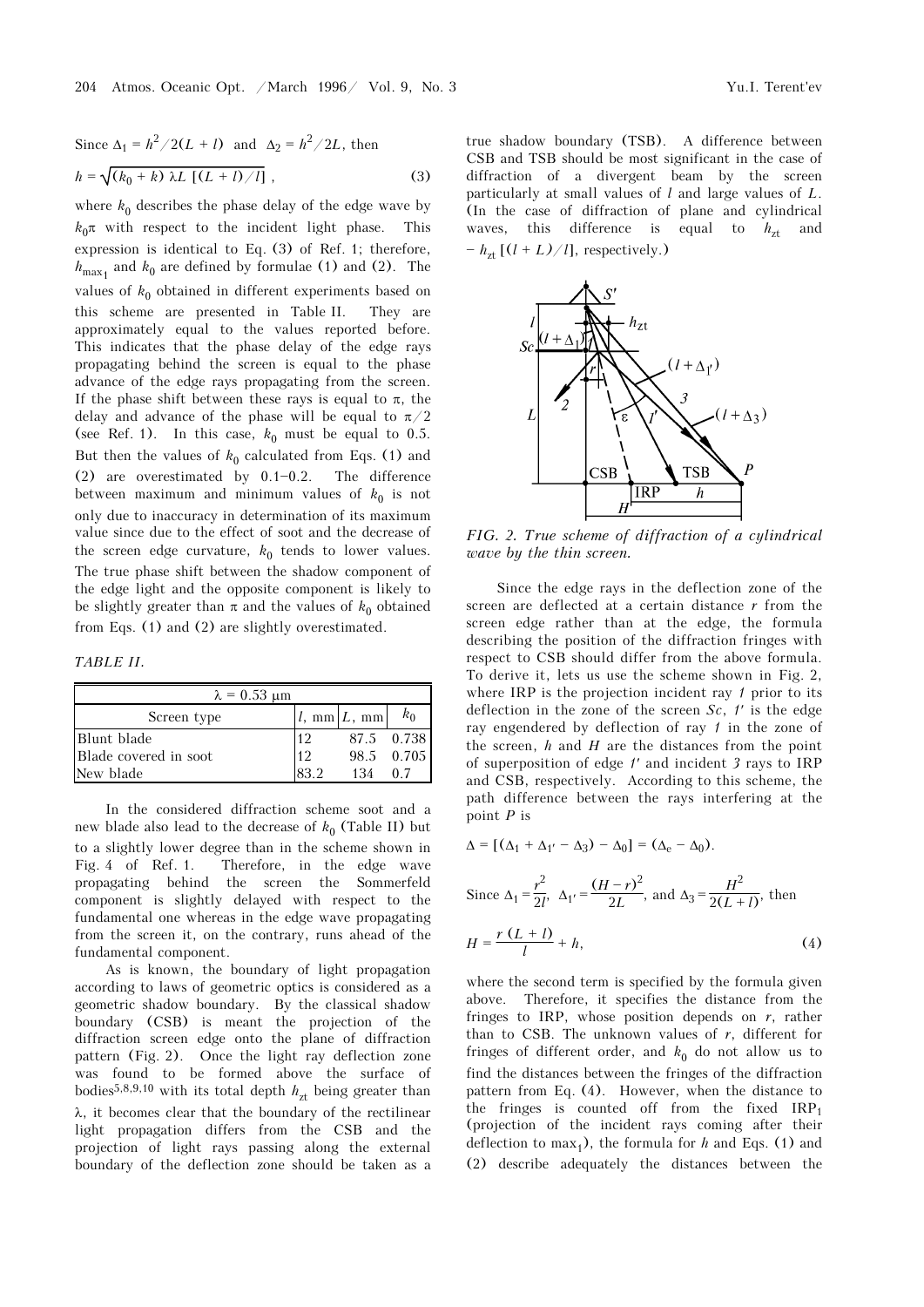diffraction fringes as the experimental data presented in Ref. 1 have shown.

This circumstance suggests that  $k_0$  increases with the increase of the edge ray deflection angles. This assumption is reasonable. If  $\Delta_0 = k_0 \lambda / 2$  is caused by the effect of the deflection zone on the rays passing through it, it will increase as the effect intensifies, i.e., as the deflection angle of the edge rays increases. In this case simultaneous shift of the true position of IRP*<sup>i</sup>* towards the beam axis with the increase of the fringe order due to ray deflection in more efficient part of the zone (with smaller  $r$ ) and the increase of  $k_0$  give approximately the same position of fringes as with  $k_0$ defined from Eq.  $(2)$  and *h* counted off from  $IRP_1$ .

In connection with the fact that the position of  $max<sub>2</sub>$  is counted off from IRP<sub>1</sub> rather than IRP<sub>2</sub>, in the derivation of Eq. (1) the value of  $h_{\text{max1}}$  appears to be slightly overestimated, which leads to the aboveindicated overestimation of  $k_0$ . Table III obtained in the experiments with the diametrically opposed screens gives the values of  $r_1$  from which the incident rays deflect to the first maxima and the distances Δ*h* from  $IRP_1$  to CSB ( $h_{\text{max}_1}$  was defined from Eq. (1),  $H_{\text{max}_1}$ was equal to half a distance between  $max<sub>1</sub>$  from the left and right screens, and  $\varepsilon = h_{\text{max}_1}/L$ ).

*TABLE III.* 

| $\lambda = 0.53$ um |          |                        |                 |                 |                     |  |
|---------------------|----------|------------------------|-----------------|-----------------|---------------------|--|
| $l, \text{mm}$      | $L$ , mm | $h_{\text{max1}}$ , mm | $r_1$ , $\mu$ m | $\Delta h$ , mm | $\varepsilon$ , min |  |
| 12                  | 99.5     | 0.582                  | 7.8             | 0.073           | 20                  |  |
| 35.5                | «        | 0.381                  | 12.9            | 0.049           | 13.2                |  |
| 90                  |          | 0.277                  | 16              | 0.034           | 9.6                 |  |

According to Figs. 1 and 2 of Ref. 2, formula (1) expressing the linear dependence of the edge wave amplitude on the distance *h* between the point of the edge ray incidence and the shadow boundary (proportional to the diffraction angle ε) incorrectly describes the variations of the intensity  $J<sub>e</sub>$  of edge light when *h* and  $\varepsilon$  become less than critical ones  $h_{cr}$ , and  $\varepsilon_{cr}$ . In the case of a cylindrical incident wave  $(l = 35.5 \text{ mm})$ ,  $L = 99.5$  mm, and  $h_{\text{max}} = 0.372$  mm),  $h_{\text{cr}} = 0.28$  mm and  $\varepsilon_{cr} = 0.16^{\circ}$ . This value of  $\varepsilon_{cr}$  is slightly overestimated. The reason is the following. The dependence  $J_e = A/h^2$  was derived on the basis of experiments with a convergent beam (Fig. 1*a* of Ref. 1) in which extentions of the initial ray trajectories entering the deflection zone converged at the point from which *h* was connected off. Therefore, it is fulfilled when *h* is a distance from the projections of the initial ray trajectories deflected in the zone to points of their incidence on the investigated plane. In the construction of curve  $\beta$  (Fig. 1) describing  $J_e$  in the

shadow,  $h$  was taken to be the distance to  $IRP_1$  and matched the above requirement only for the edge rays coming to  $max<sub>1</sub>$  of the diffraction pattern and for the rays deflected from the same zone level toward the shadow. The edge rays coming to the maxima of higher orders and those deflected at the same angles into the shadow, deflect in the deflection zone with  $r < r_1$ . The edge rays propagating to the region between CSB and  $max<sub>1</sub>$ , as well as to the diametrically opposed shadow zone, deflect with  $r > r_1$ . The spread of *r* leads to the spread of distances Δ*h* from the incident ray projections to  $IRP_1$ . For  $h < h_{cr}$ , *h* noticeably differs from  $h \pm \Delta h$ and the expression  $J_e = f(h^2)$  becomes invalid.

When  $\epsilon < \epsilon_1 = 57.3^\circ h_{\text{max}_1}/L$ , IRP is shifted away from the classical shadow boundary with respect to  $IRP<sub>1</sub>$  and the distance from it to the point of measurement of the shadow intensity  $J_s$  becomes equal to  $h + \Delta h$ . If the quantity  $h + \Delta h$  were substituted into the expression for the intensity of the edge wave for  $h < h_{cr}$  this expression would remain valid until a certain minimum value of  $h$ , and  $\varepsilon_{cr}$  becomes smaller.

For a divergent incident beam  $\Delta h = \Delta r(L + l)/l$ , whereas for a parallel beam  $\Delta h = \Delta r$ . That is why  $\varepsilon_{cr} = 0.072$ ° for the plane wave appears to be smaller than that for the cylindrical incident wave.2

From Figs. 1 and 2 and the Cornu spiral, the initial sections of curves  $1$  and  $2$  describing  $J_s$  in the experiment diverge. The main reason of this is that we count *h* for curve *1* from CSB, whereas for curve *2*, it is counted off from  $IRP_1$  shifted to the right from CSB. However, in the figures  $IRP<sub>1</sub>$  is made coincident with CSB.



*FIG. 3. Scheme of diffraction of the plane wave by the screen.* 

Figure 3 illustrates the scheme of the plane wave diffraction by the screen for  $L = 5$  mm and  $\lambda = 0.53 \mu m$ . From Eq. (4) of Ref. 1 the distance  $h_{\text{max}_1}$  from  $\text{IRP}_1$  to  $\text{max}_1$  produced due to the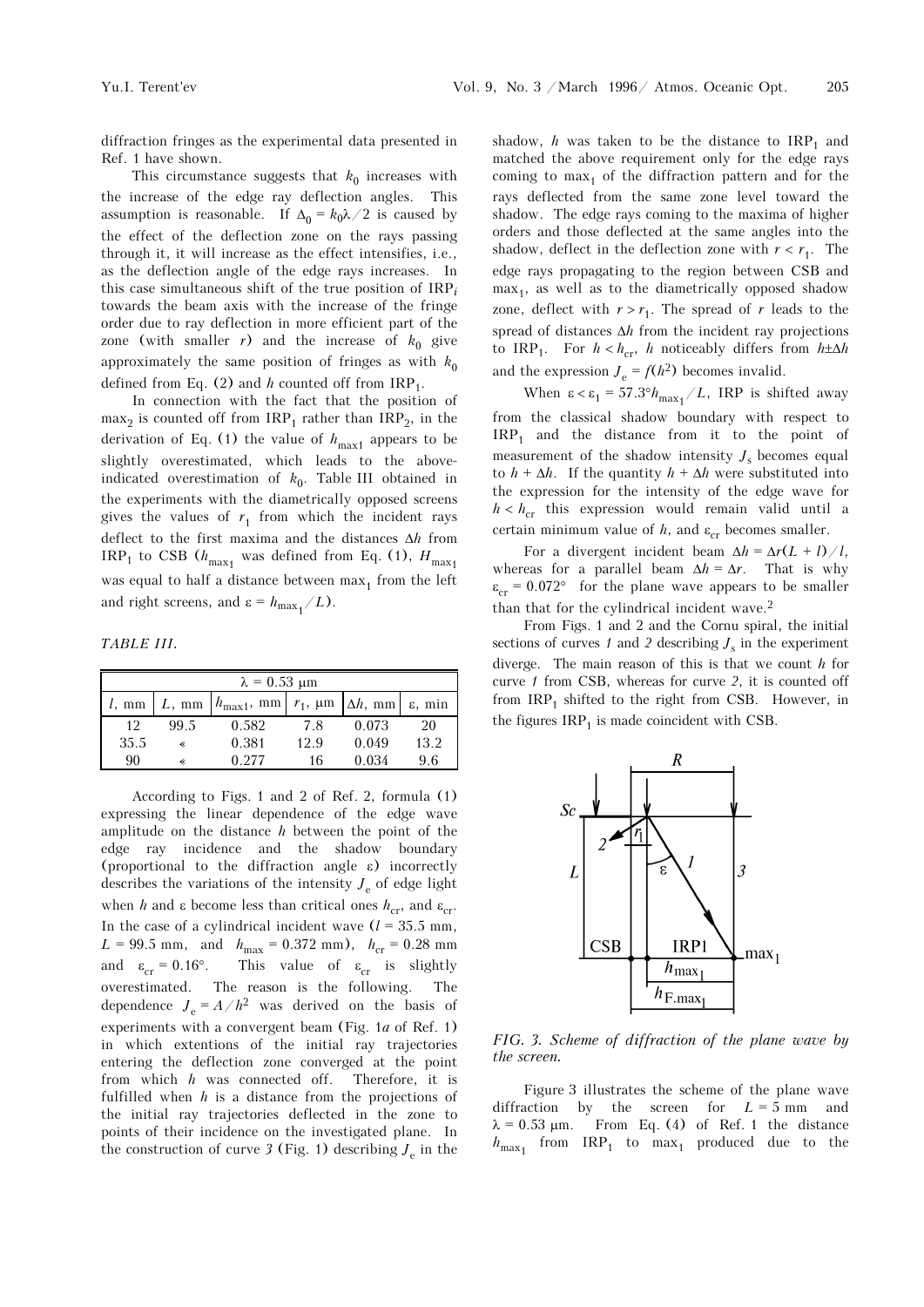interference of the edge ray *1* and the incident ray *3* is equal to  $0.135$  mm (see Ref. 1). Then  $\varepsilon = 9.3'$ . According to Table III, this angle corresponds to  $r_1 = 16 \text{ }\mu\text{m}$ . For the Cornu spiral,<sup>11</sup> max<sub>1</sub> is formed at  $v = 1.2$ . Then the distance from max<sub>1</sub> to CSB Then the distance from  $max_1$  to  $CSB$  $h_{\text{F,max}_1} = v \sqrt{\lambda L / 2} = 0.138 \text{ mm}.$ 

Because the incident wave is plane, the zone, which following Fresnel produces  $max<sub>1</sub>$ , has the width  $R = h_{\text{F,max}_1}$ . . Then we subtract from it the initial section of width  $r_1$  From the boundary of this section the incident rays deflect in the deflection zone toward  $max<sub>1</sub>$ . As a consequence, *v* will decrease down to  $v_1 = (h_{F,\text{max}_1} - r_1) \sqrt{2/\lambda L} = 1.06$ . In the Cornu spiral, it corresponds to the resultant amplitude of oscillations coming to  $max_1$  being equal to 201.5 mm for the incident wave amplitude being equal to 176.5 mm and the phase of total oscillation differs from the resulting phase for fully open wave front by  $\psi = 0.041\pi$ .

Due to the decrease in  $v$ , the relative light intensity in max<sub>1</sub> will be  $J_F = 1.303$ . At the same time, the relative intensity of the edge rays in  $max<sub>1</sub>$  $J_e = (\sqrt{1.374} - 1)^2 = 0.03$ . If the points of the wave front had been sources of light oscillations propagating in different directions and they had been added in the diffraction bands, the light intensity in  $max<sub>1</sub>$  would have been determined by the interference of the Fresnel resultant oscillation, having intensity  $J_F$ , with the edge light.

Since in  $max<sub>1</sub>$  the edge rays are in phase with the incident light and the phase of the resultant wave propagating from the open part of the wave front decreased by  $r_1$  is shifted by  $\psi$  with respect to the incident light phase, the relative intensity of  $max_1$ should be no less than

$$
J_{\text{max}_1} = (J_{\text{F}} + J_{\text{e}} + 2\sqrt{J_{\text{F}} J_{\text{e}}}\cos\psi) =
$$
  
= (1.303 + 0.03 + 2\sqrt{1.303 \cdot 0.03} \cos 7.38^\circ) = 1.727.

However, it is equal to 1.374, that is, to the value caused by the interference of the edge and incident rays. Therefore, the light perturbations from the points of the open part of the wave front located outside the deflection zone propagate only in the direction of the incident light propagation.

The experiments on the separation of the edge and incident rays when the light was diffracted by a screen (Fig. 3 of Ref. 12) led to the same conclusions. Actually, if the points of the wave front had been sources of light oscillations, every oscillation coming to  $S_1$  would have produced its own diffraction pattern from a slit. Since the points of the wave front are at different angles with respect to the slit axis, the elementary diffraction patterns should be shifted with respect to each other at the same angles and hence should merge to a continuous horizontal band. However, instead of it one can see only  $\max_1$  formed by the incident rays coming to the slit in the direction of light propagation and max<sub>1</sub> formed by the rays coming from the diffraction screen edge.

When the points of the wave front are in the deflection zone of any body, they formally can be considered as sources of light oscillations propagating in different directions. But in so doing it should be remembered that these oscillations propagate at gradually decreasing angles relative to the direction of light propagation as the distance of the point sources from the body edges increases, and propagate in opposite directions when they pass from the deflection zone of optically denser (less dense) medium to the subsequent zone of less dense (denser) medium.8

Table IV presents diffraction patterns from the clean blade and blade covered in soot when the intensity  $J_c$  of the incident light across the wave front remains constant. Here, if is the light intensity in diffraction fringes;  $J_{\text{e c}}(e s)$  are the edge light intensities with clean blade and blade covered in soot;  $J_{\text{e.c}(e.s)} = (\sqrt{J_f} - \sqrt{J_c})^2$ ;  $J'_{\text{e.s}}$  is  $J_{\text{e.s}}$  at diffraction angles being equal to those for  $J_{\text{eq}}$ .

|                            | $\lambda = 0.53$ µm, $l = 12$ mm, $L = 110.5$ mm, and $J_c = 39.3$ rel units. |      |       |                                      |                                                                                                                                                                                                     |      |       |       |       |
|----------------------------|-------------------------------------------------------------------------------|------|-------|--------------------------------------|-----------------------------------------------------------------------------------------------------------------------------------------------------------------------------------------------------|------|-------|-------|-------|
| Clean blade, $k_0 = 0.702$ |                                                                               |      |       | Blade covered in soot, $k_0 = 0.651$ |                                                                                                                                                                                                     |      |       |       |       |
|                            |                                                                               |      |       |                                      | Fringe $ h_{sc}$ , mm $J_f$ , rel. units $J_{e,c}$ , rel. units $J_f/J_c$ $ h_{sc}$ , mm $J_f$ , rel. units $J_{e,s}$ , rel. units $ J_{e,s}$<br>$J_{\rm f}/J_{\rm c}$<br>$J_{\rm e.c}/J_{\rm e.s}$ |      |       |       |       |
| max <sub>1</sub>           | 0.648                                                                         | 52.8 | 0.998 | 1.344                                | 0.624                                                                                                                                                                                               | 52.2 | 0.917 | 1.329 | 1.174 |
| min <sub>1</sub>           | 1.023                                                                         | 31.8 | 0.4   | 0.808                                | 0.994                                                                                                                                                                                               | 32.1 | 0.361 | 0.817 | ∢     |
| max <sub>2</sub>           | 1.271                                                                         | 45.9 | 0.259 | 1.17                                 | 1.259                                                                                                                                                                                               | 45.5 | 0.226 | 1.157 | ∢     |
| max <sub>3</sub>           | 1.682                                                                         | 44.3 | 0.148 | 1.127                                | 1.674                                                                                                                                                                                               | 43.9 | 0.127 | 1.117 | ∢     |

*TABLE IV.*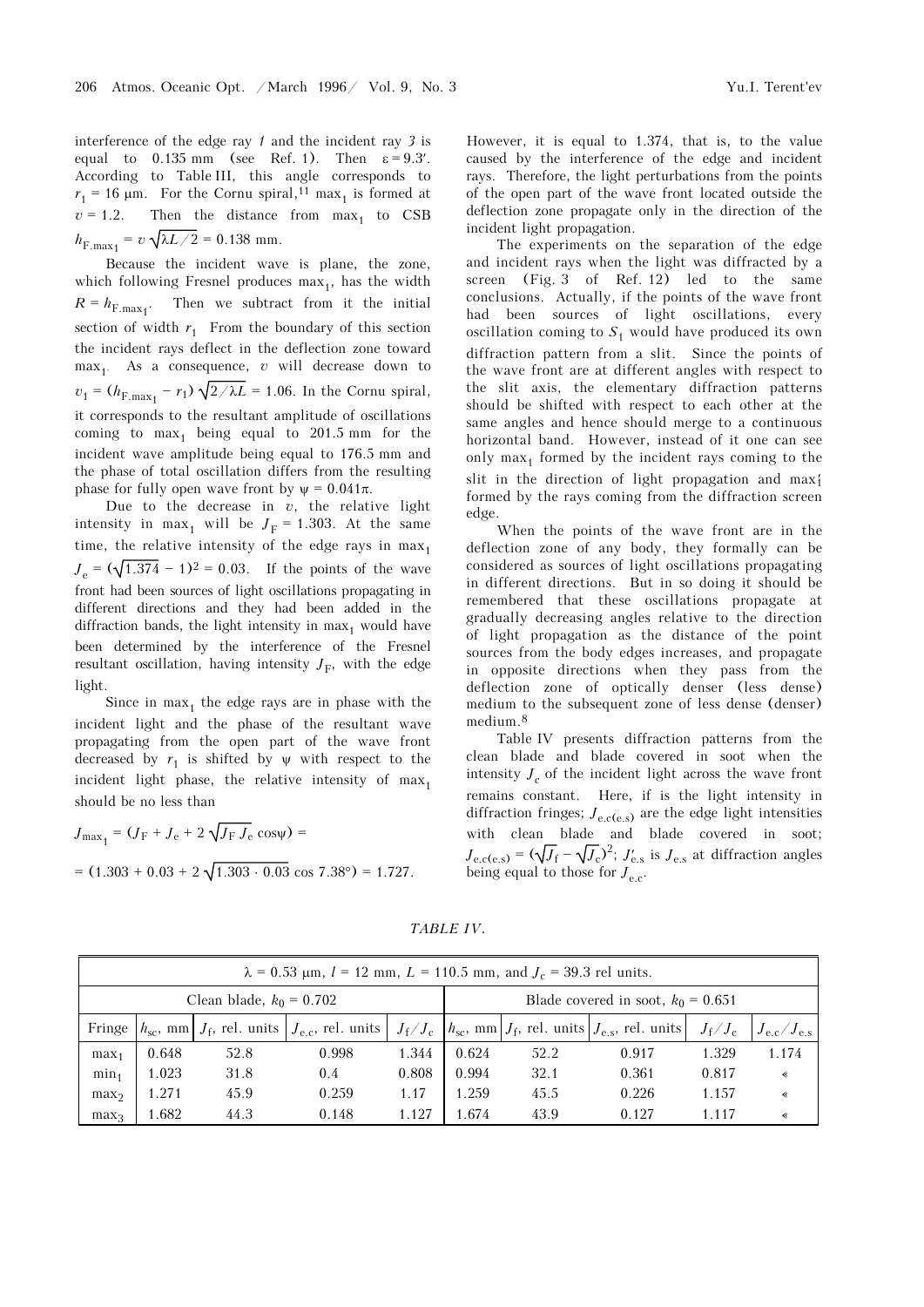|                                                                                                                          | $\lambda = 0.6328$ um |                                                     |                       |       |                                                     |                       |                            |  |
|--------------------------------------------------------------------------------------------------------------------------|-----------------------|-----------------------------------------------------|-----------------------|-------|-----------------------------------------------------|-----------------------|----------------------------|--|
| Clean blade, $k_0 = 0.773$ and $J_c = 61.5$ rel. units<br>Blade covered in soot, $k_0 = 0.616$ and $J_c = 65$ rel. units |                       |                                                     |                       |       |                                                     |                       |                            |  |
| Fringe                                                                                                                   |                       | $J_{\rm f}$ , rel. units $J_{\rm e.c}$ , rel. units | $J_{\rm f}/J_{\rm c}$ |       | $J_{\rm f}$ , rel. units $J_{\rm e,s}$ , rel. units | $J_{\rm f}/J_{\rm c}$ | $J_{\rm e.c}/J_{\rm e.s.}$ |  |
| max <sub>1</sub>                                                                                                         | 84.55                 | 1.831                                               | 1.375                 | 87.4  | 1.653                                               | 1.344                 | 1.467                      |  |
| min <sub>1</sub>                                                                                                         | 48.33                 | 0.791                                               | 0.786                 | 53    | 0.615                                               | 0.815                 | ∢                          |  |
| max <sub>2</sub>                                                                                                         | 73.22                 | 0.511                                               | 1.191                 | 75.4  | 0.389                                               | 1.161                 | ∢                          |  |
| max <sub>3</sub>                                                                                                         | 70.26                 | 0.292                                               | 1.143                 | 72.84 | 0.224                                               | 1.121                 | ∢                          |  |

*TABLE V.*

| TABLE VI. |  |  |  |
|-----------|--|--|--|
|           |  |  |  |

| $\lambda = 0.6328$ µm, $l = 12$ mm, $L = 98.5$ mm, $J_c = 69.24$ rel. units, $k_0 = 0.746$ |               |                  |                                               |      |                       |                                  |
|--------------------------------------------------------------------------------------------|---------------|------------------|-----------------------------------------------|------|-----------------------|----------------------------------|
| Fringe                                                                                     | $h_{sc}$ , mm | $h_{\rm p}$ , mm | $J_{e2}$ , rel. units $\mid J_f$ , rel. units |      | $J_{\rm f}/J_{\rm c}$ | $J_{\rm e2}/J_{\rm e2}^{\prime}$ |
| max <sub>1</sub>                                                                           | 0.654         | 0.654            | 2.512                                         | 98.1 | 1.417                 | 1.175                            |
| min <sub>1</sub>                                                                           | 1.009         | 1.001            | 1.055                                         | 53.2 | 0.768                 | ∢                                |
| max <sub>2</sub>                                                                           | 1.255         | 1.255            | 0.682                                         | 83.7 | 1.208                 | ∢                                |
| max <sub>3</sub>                                                                           | 1.652         | 1.650            | 0.394                                         | 80.1 | 1.157                 | ∢                                |

In the case of a clean blade,  $F_{b121}/F_{b111} =$  $= 15/15$  rel. units. For blade covered in soot,  $F_{b121}/F_{b111}$ = 20/9.5 rel. units ( $F_{b121}$  and  $F_{b111}$  are the fluxes of edge rays in the shadow and outside it for the initial parts of the fringes formed by them when *S*′ is in the plane of the screen.3

As is seen from Table IV, attenuation of edge light propagating from the screen by a factor of  $15/9.5 = 1.58$  due to the absorption of the Sommerfeld component *1*′ (Fig. 4) has led to the decrease of the relative intensity in the maxima and its increase in the minima. The reduction of the fringe contrast would be greater if the phase shift of the edge rays were not decreased from  $k_0 \pi = 0.702\pi$  down to  $0.651\pi$  for blade covered in soot. This gave rise to the shift of the fringes toward the shadow boundary where the intensity of the edge light was higher.



*FIG. 4. Scheme of the interference of the fundamental and Sommerfeld components of the edge wave with the incident light in the diffraction pattern from the screen.* 

The results of experiments with a laser used as a source of light are presented in Table V. In these experiments with a blade covered with soot the ratio  $F_{\rm bl21}/F_{\rm bl11}$  was equal to 1.456. These results indicate more clearly the reduction of fringe contrast and the decrease of  $k_0$  on the illuminated side when light is diffracted by the screen covered in soot.

When the incident light interferes with the edge rays propagating to the screen shadow (Fig. 1), the relative intensities of the maxima, on the contrary, increase and those of the minima decrease (see Table VI, where  $J_{e2}$  and  $J'_{e2}$  are the intensities of the edge wave in the shadow for the blade covered in soot and clean blade, respectively, being equal to  $(\sqrt{J_f} - \sqrt{J_c})^2$  due to the increase of the edge ray intensity caused by the absorption of the Sommerfeld component attenuating the fundamental one.

It seems likely that because of relatively small change in the intensities of fringes the above-considered effect of absorbing coverings on the diffraction pattern was not noticed by Fresnel.

With the increase of  $F_{bl11}$  by a factor of 1.58, when soot was removed, the edge wave intensity defined as  $(\sqrt{J_f} - \sqrt{J_c})^2$  increased only by a factor of 1.174 (Table IV). If it were not the decrease of  $k_0$  for the blade covered in soot, the ratio  $J_{\text{e.c}}/J_{\text{e.s}}$  would be slightly greater but less than 1.56 as before.

The reason for this disagreement is the neglect of the phase shift between the fundamental *1* and Sommerfeld *1*′ components of the edge light for the definition of  $J_{\text{e.c}}$  outlined above. This shift is testified, for example, by the increase of  $k_0$  from 0.651 to 0.702. For the phase of the resultant edge wave to be changed